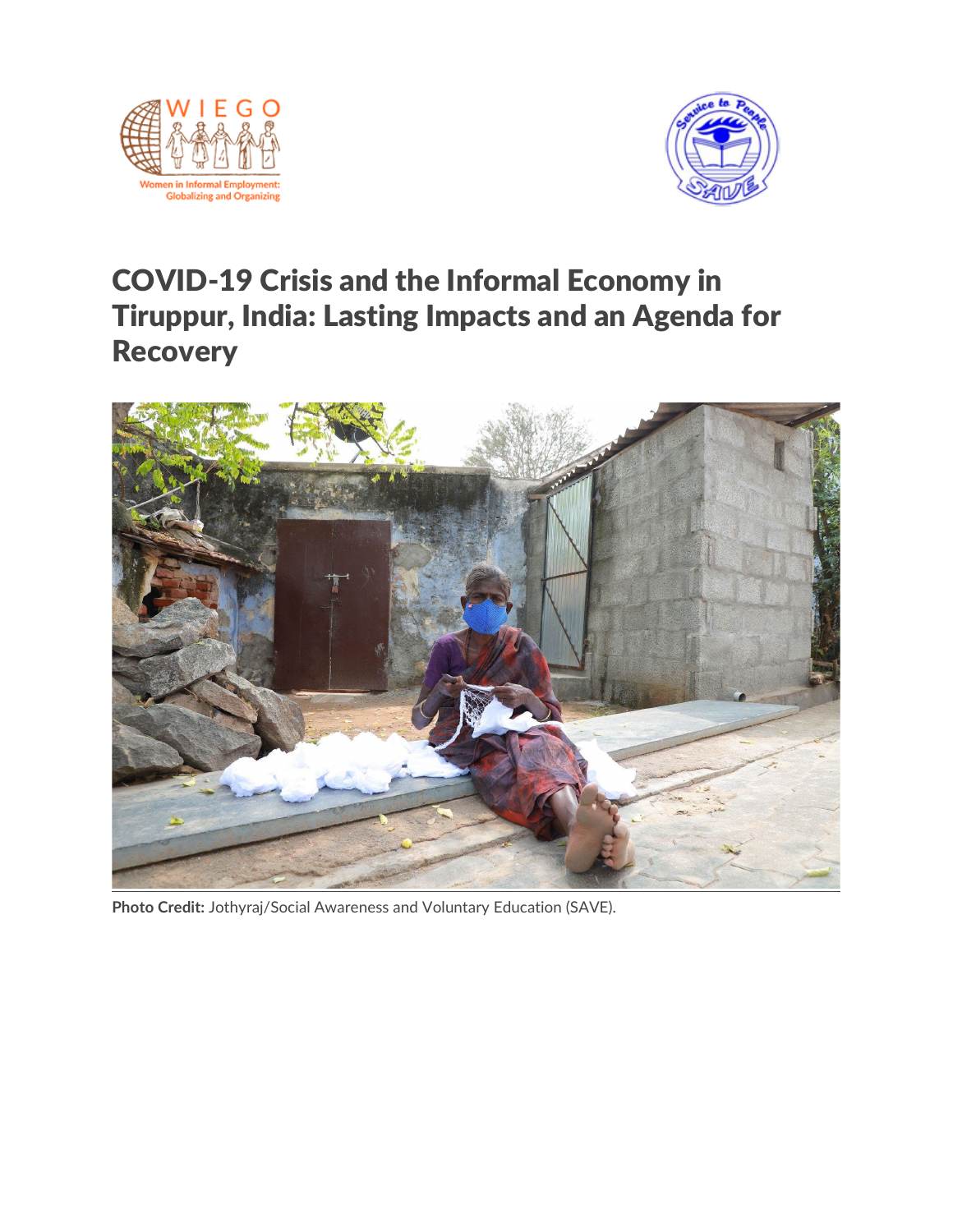# **Key Findings**

- In mid-2021, only 16% of respondents were able to work (even part time) in the previous month, compared to 25% in June 2020 and 12% in April 2020.
- In mid-2021, on average, the respondents worked less than one day (0.7) per week, the same as in April 2020, compared to 1.1 days per week in mid-2020 and 4.5 days per week in February 2020 (pre-COVID-19).
- Between July 2020 and June 2021, 60% of home-based workers were able to find work for less than 10 days per month for four months or more.
- The main reasons cited for the insecurity of work were government and factory restrictions (84% of respondents), market and supply chain dynamics (61%), and lack of public transport (16%).
- In mid-2021, 88% of the home-based workers had zero income in the previous month. On average, they were earning less than half per day (INR 21) of what they earned in mid-2020 (INR 53) and of what they earned during the national lockdown in April 2020 (INR 47), and only 6% of what they earned in February 2020 (INR 368).
- In mid-2021, 24% of respondents reported hunger among adults in their household and 7% of respondents who have children under 16 in their households reported hunger among children, compared to 30% and 27%, respectively, in mid-2020.
- Since mid-2020, 75% of the respondents had received some cash relief and 88% had received some food aid from government, compared to 92% and 95%, respectively, between April and June 2020.
- Since mid-2020, just under 20% of respondent households had to resort to asset-depleting strategies to cope with the on-going crisis and second lockdown.

### **Recommendations**

- Food aid until the COVID crisis is over.
- Cash grants until home-based workers are able to resume work.
- Regular work orders and higher wages/piece-rates for home-based workers.
- Social protection: health insurance, health care, pensions.

# **Background**

COVID-19 Crisis and the Informal Economy is a WIEGO-led longitudinal study that assesses the impact of the COVID-[1](#page-1-0)9 crisis on specific groups of informal workers and their households.<sup>1</sup> Using a survey questionnaire and in-depth interviews, Round 1 assessed the impact of the crisis in April

<span id="page-1-0"></span><sup>&</sup>lt;sup>1</sup> Study cities are Accra (Ghana), Ahmedabad (India), Bangkok (Thailand), Dakar (Senegal), Dar es Salaam (Tanzania), Delhi (India), Durban (South Africa), Lima (Peru), Mexico City (Mexico), New York City (USA), Pleven (Bulgaria) and Tiruppur (India).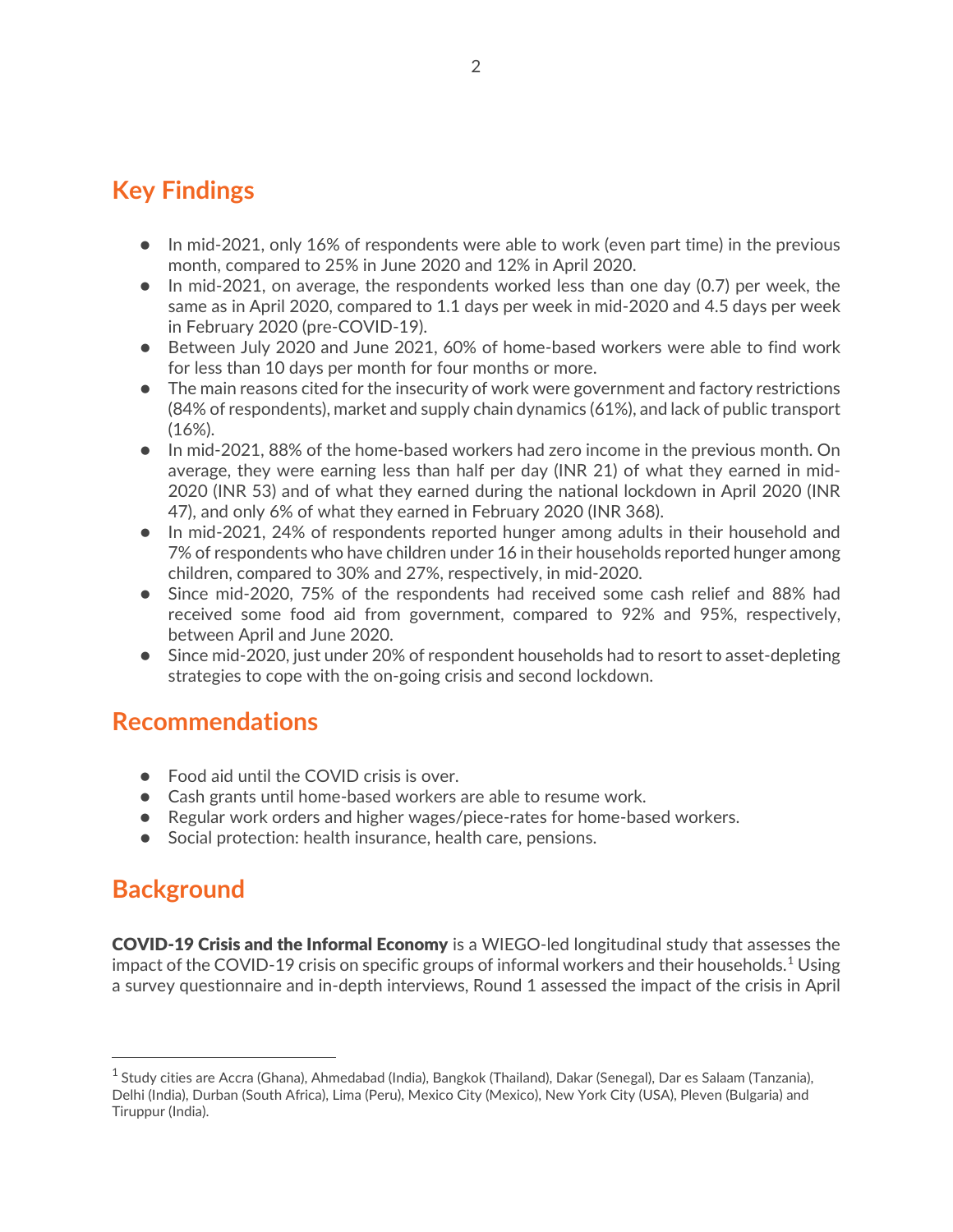[2](#page-2-0)020 and mid-year 2020 compared to February 2020 (the pre-COVID-19 period).<sup>2</sup> Round 2 was conducted in mid-year 2021 to assess how workers were experiencing COVID-19 resurgences and ongoing economic strains, and to what extent (if any) they had recovered. This report presents the summary findings of Round 2 of the study in Tiruppur, India. Researchers in Tiruppur surveyed 54 respondents (out of the original 60 in the Round 1 sample) to assess how their situation had changed roughly a year after the initial survey. Five additional respondents were surveyed to replace Round 1 respondents who could not be contacted. Researchers also conducted in-depth interviews with three home-based worker leaders, and two other key informants (one each from the Indian National Trade Union Congress and the Centre for Indian Trade Unions). The research partner in Tiruppur was Social Awareness and Voluntary Education (SAVE), an NGO which founded and supports Anuhatham, a trade union of home-based workers.

All findings which compare Round 2 findings to Round 1 findings consist of unbalanced panels, meaning that they include all participants from Round 1, including those who were not part of R2, and all participants from Round 2. For this reason, they are not perfect representations of changes experienced by the Round 1 sample.

# **Informal Economy in Tiruppur**

Tiruppur is a major textile and knitwear centre, producing 90% of the cotton knitwear exports of India. Known as the "T-Shirt Capital of the World", Tiruppur is the seventh largest city in Tamil Nadu State, South India. Around 800,000 workers are employed in the knitwear industry, of whom 80,000 (10%) are homeworkers; that is, subcontracted workers who are paid by the piece and work in or around their own homes. Over 90% of homeworkers in Tiruppur are women.

# **COVID-19 in Tiruppur: Key Dates**

On March 26 2020, after the first wave of the virus began spreading across India, the Government of India imposed a national lockdown. Beginning June 1, 2020, the lockdown was gradually eased. Since July 2020, the key dates in Tiruppur and Tamil Nadu state related to the pandemic recession and policy responses to it include:

| January 2021: Tamil Nadu state government<br>offered a special food packet and cash grant<br>to families with ration cards for the Pongal<br>festival | May 2021: new state government approved<br>cash transfers of INR 4,000 plus free rations<br>to ration card-holder households in two<br>monthly installments (May and June) |
|-------------------------------------------------------------------------------------------------------------------------------------------------------|----------------------------------------------------------------------------------------------------------------------------------------------------------------------------|
| March-May 2021: second wave of virus                                                                                                                  | May and June 2021: Government of India<br>mandated that AAY ration card-holding                                                                                            |
| April 1-June 14, 2021: lockdown by Tamil<br>Nadu state government; initially to May 5 but<br>extended to June 14                                      | households be provided with an additional 5<br>kg of free food grains per family.                                                                                          |

<span id="page-2-0"></span><sup>2</sup> Results from Round 1 in Tiruppur are available at: [https://www.wiego.org/publications/covid-19-crisis-and-informal](https://www.wiego.org/publications/covid-19-crisis-and-informal-economy-home-based-workers-tiruppur-india)[economy-home-based-workers-tiruppur-india](https://www.wiego.org/publications/covid-19-crisis-and-informal-economy-home-based-workers-tiruppur-india)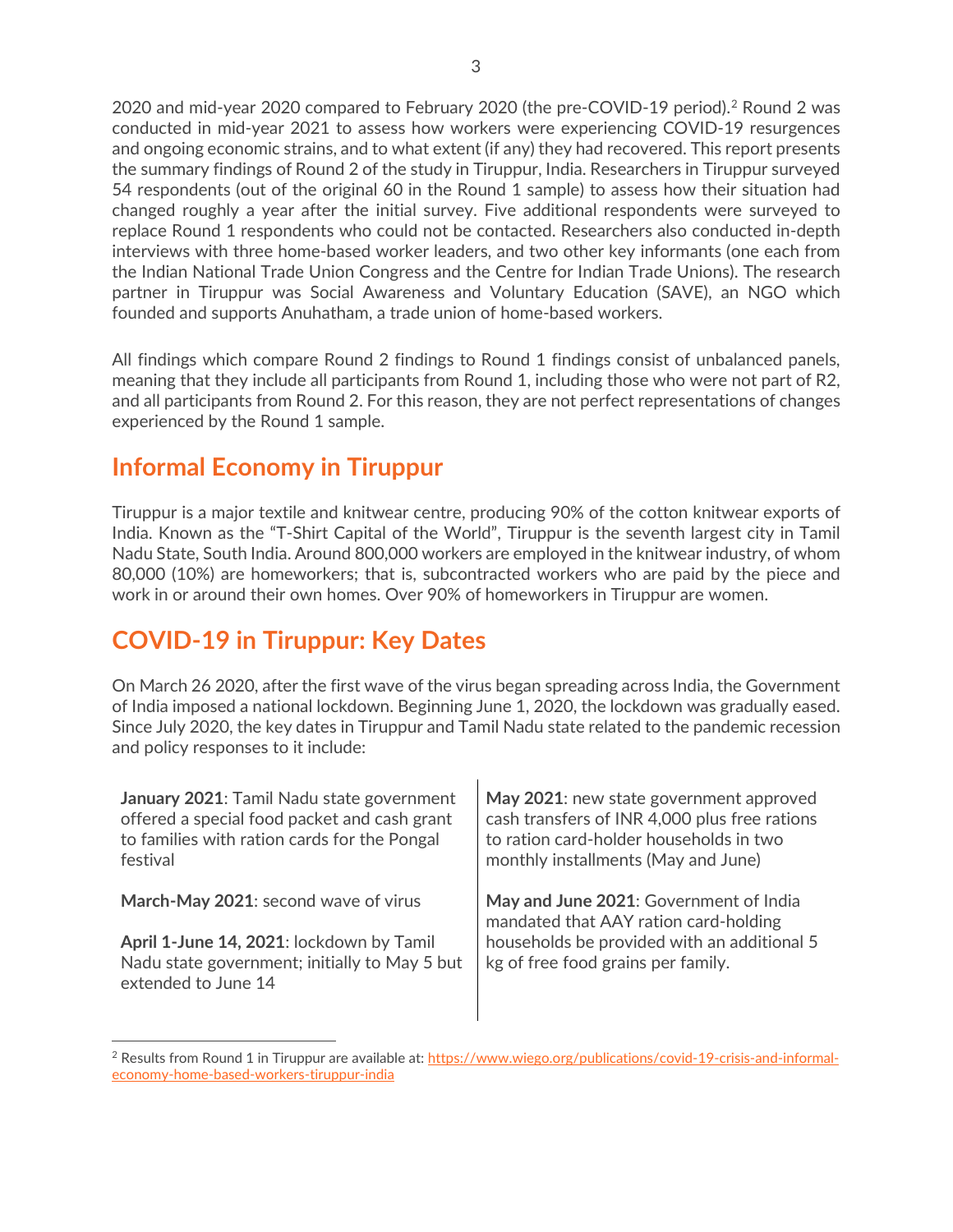| April and May 2021: state elections in April<br>and installation of new government in May | <b>June 2021:</b> the state government and national<br>government announced INR 300,000 grants<br>for women who lost their husbands due to<br>COVID-19 and INR 500,000 grants for<br>children who lost both parents due to<br>COVID-19 |
|-------------------------------------------------------------------------------------------|----------------------------------------------------------------------------------------------------------------------------------------------------------------------------------------------------------------------------------------|
|-------------------------------------------------------------------------------------------|----------------------------------------------------------------------------------------------------------------------------------------------------------------------------------------------------------------------------------------|

## **Study Dates and Sample**

The Round 2 sample in Tiruppur includes 58 home-based workers, mainly women (95%), and one male taxi driver (who at the time of the Round 1 survey was a home-based worker). Virtually all are migrants from other districts of Tamil Nadu who have settled in Tiruppur to work in the textile and garment industry. The sample is not intended to be representative of informal workers in Tiruppur or even of the membership of the local union of home-based workers, Anuhatham.

#### Dates of study in Tiruppur

- **Round 1:** June-August 2020
- **Round 2:** June-August 2021

#### Total Sample: 59

#### Table 1: Sample by sector<sup>[3](#page-3-0)</sup> and new (not R1) respondents

| <b>Sector</b>      | N  | % of Total<br><b>Sample</b> | %<br><b>Women</b> | % New<br><b>Respondents</b> |
|--------------------|----|-----------------------------|-------------------|-----------------------------|
| Home-based Workers | 58 | 98                          | 95                | Ь                           |
| <b>Taxi Driver</b> |    | 2                           |                   | U                           |
| Total              | 59 | 100                         | 93                | 5                           |

<span id="page-3-0"></span><sup>&</sup>lt;sup>3</sup> R1 respondents who were not in the R2 survey are included in the R1 findings.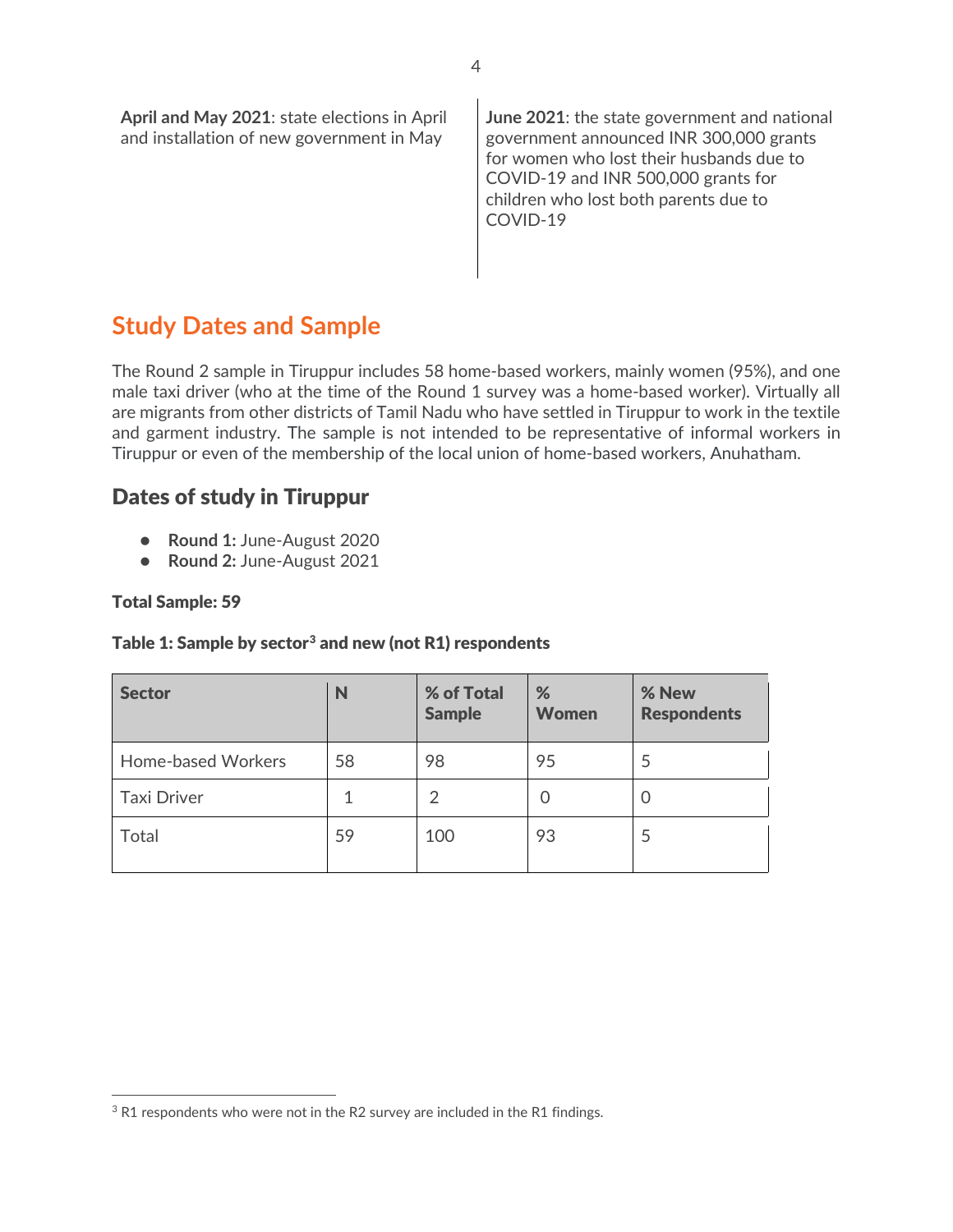| <b>Age groups</b> | N              | %  |
|-------------------|----------------|----|
| 18-25             | $\overline{2}$ | 3  |
| $26 - 35$         | 18             | 31 |
| $36 - 45$         | 29             | 49 |
| $46 - 55$         | 6              | 10 |
| 56-65             | 3              | 5  |
| > 65              | 1              | 2  |

#### Table 2: Age distribution of sample

#### **Impacts of and responses to the crisis**

The local economy in Tiruppur had recovered to around half of its pre-COVID level by the end of 2020 and appeared to be "back to normal" by January-February 2021, except for the fact that many of the migrant factory workers had not returned to the city. But the economy stalled again with the second wave of the virus and the state lockdown in the third quarter of 2021. As of mid-2021, no government recovery measures or schemes had been introduced.

#### Work, Earnings and Food

By mid-2021, the factories in Tiruppur had not fully reopened, in large part due to lack of demand (export and domestic) but also in part due to labour shortages (as many migrant factory workers have not returned). Most of the foreign companies that outsource production to - or buy goods from – Tiruppur factories have shown little, if any, solidarity with the workers or the factories. None have paid workers for lost wages or made advances to factories to help them recover. After an appeal by SAVE and other local NGOs, three foreign firms provided some funds for food aid; and two foreign organizations provided support to interstate migrants. Also, HomeNet South Asia, a regional network of organizations of home-based workers to which SAVE is affiliated, provided masks for 3,000 workers and dry food rations for 1,000 workers.

According to SAVE leaders, roughly 30-35% of the migrant factory workers who had returned to their home villages or towns after the 2020 national lockdown was imposed have returned to work in the Tiruppur factories. Some new migrants have arrived with families. And there is a new cohort of migrants from other states (Chhattisgarh, Jharkhand and Orissa) who have come to Tiruppur without families: these are young persons whose schools or colleges have not reopened who have been targeted and recruited by agents. The agents arrange transport in special buses paid for by the factories. Some factories run hostels for migrant workers, while others do not. The workers are promised 8,000 Indian rupees per month in wages but tend to get closer to 4,000-5,000 rupees per month. The factory owners explain this discrepancy by stating that the new cohort of workers requires training.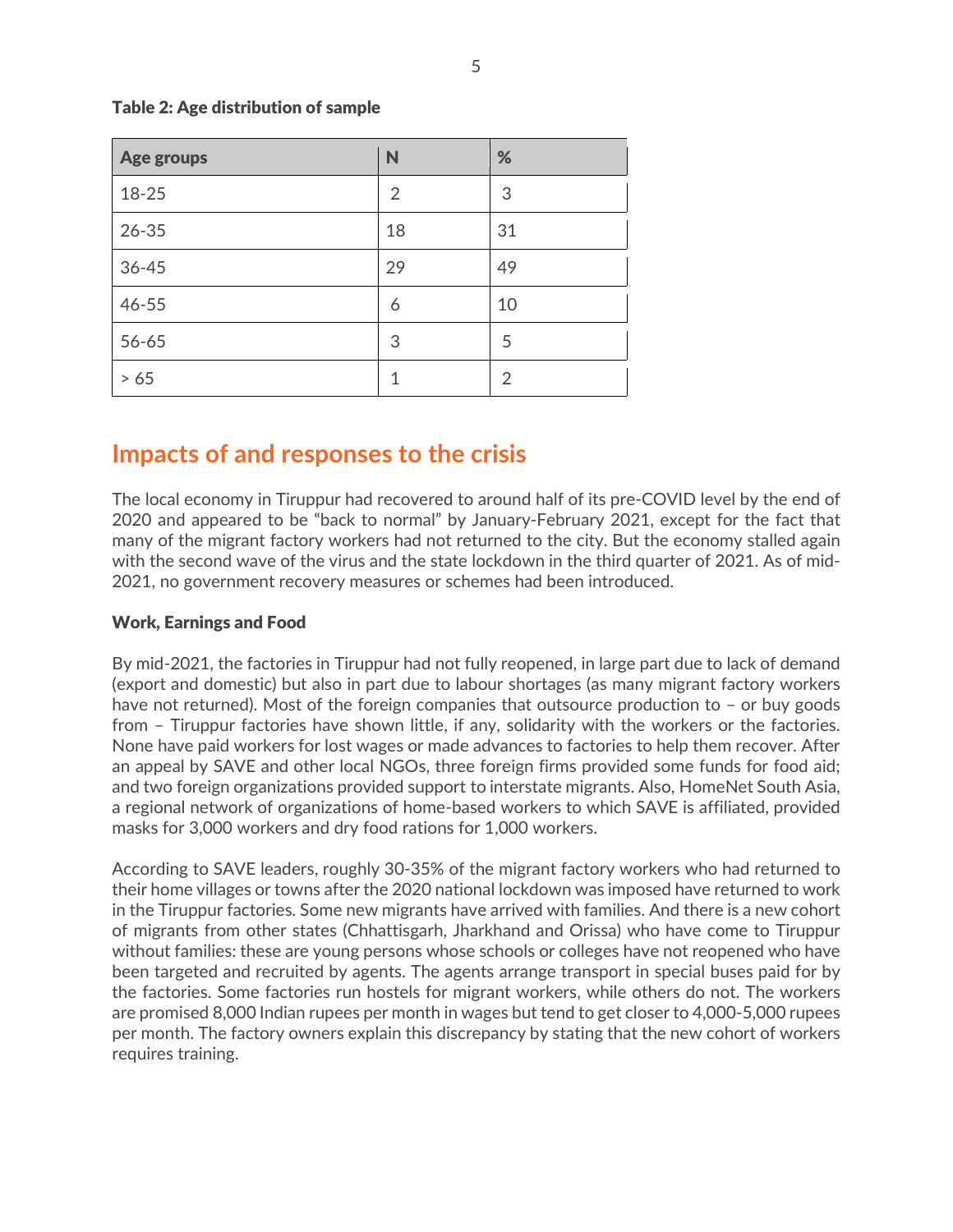The factories that are open and operating are outsourcing less work to the home-based workers. As a local union leader from the Centre of Indian Trade Unions (CITU) explained: "As most of the companies are still closed due to lack of orders the subcontractors are not getting any work nowadays. The few units which are operating now are using their own employees to complete the products as the order quantity is low. So the need for outsourcing is reduced... Those people working in the factories at least have work for two or three days a week but those who are working at home, do not have even that."

#### **Work**

Before the second wave of COVID, according to SAVE leaders, around 40% of the homeworkers had found jobs as wage workers in the factories which were facing a labour shortage. Another 30- 35% were receiving work orders from the factories as sub-contracted workers, like they did pre-COVID. And another 10% had taken up self-employment: selling fresh fruit and vegetables, flowers, cooked food (idli and dosa) or the rice-cum-lentil flour for making idlis. The remaining 15- 20% were not able to find work. However, since the state-wide lockdown in 2021, which was imposed in early April and extended to mid-June, a higher percent of workers have not been able to work.

Ability to work: at the time of the Round 2 survey in mid-2021, 16% of respondents had worked at least one day in the previous month, compared to 25% in June 2020 and 12% in April 2020. A few had switched the kind of work they do as home-based workers and one had switched to become a taxi driver.

On average, the respondents worked less than one day (0.7) per week in mid-2021, the same as in April 2020, compared to just over one day per week (1.1 days) in mid-2020 and 4.5 days per week in February 2020 (pre-COVID-19).



Note: Respondents were asked to report work days in the last seven days, including days during which they worked part-time.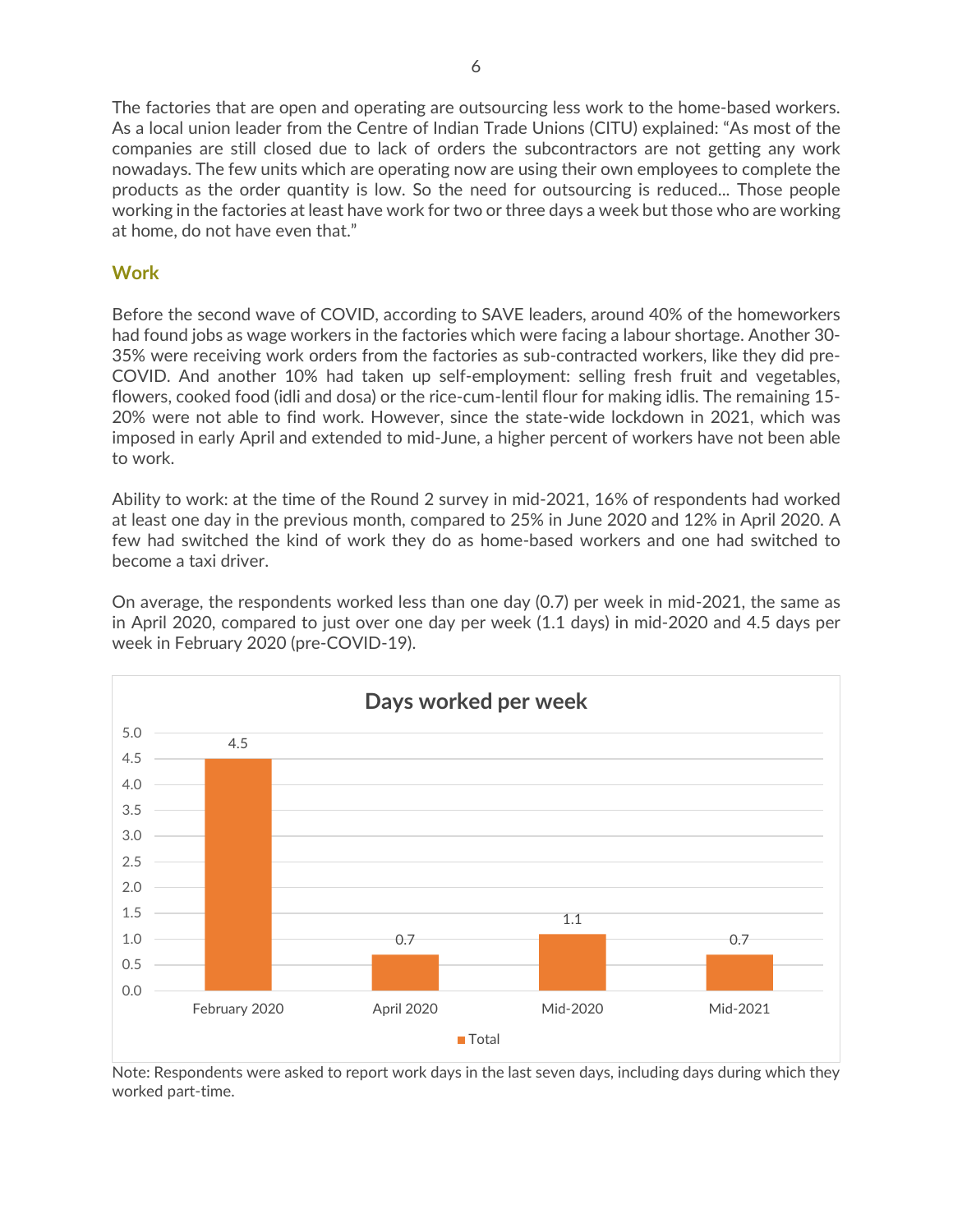*Stability of work*: Over the previous year, since July 2020, nearly three-quarters of the home-based workers (74%) were unable to find work for at least 10 days per month for one month or more. Six in every ten home-based workers (60%) were unable to find work for at least 10 days per month for four months or more. Considered another way, on average over the previous year, the home-based workers were unable to find work for at least 10 days per month for four months. By contrast, the one male former home-based worker, who had become a taxi driver, was able to work 10 days or more each month since July 2020



For those who were not able to find work for at least 10 days per month, the main reasons cited were government restrictions and factory closures (84%); market and supply chain dynamics (61%), and lack of public transport (15%). More specifically, in regard to restrictions, 72% reported general government restrictions, 59% reported that their place of work was closed, 59% reported that their place of work was operating at reduced capacity, and 19% said that they were not able to obtain permission to work. In regard to market and supply chain dynamics, 57% reported that they had no work orders or that their work orders had been cancelled, 17% reported that the prices of raw materials and supplies were too high, and 11% reported that the selling prices or piece rates for the goods they produced were too low. Other reasons cited included lack of capital (6%), not enough customers (4%), health concerns (2%) and care responsibilities (2%). Also, one home-based worker had migrated temporarily back to her home town.

The main constraints faced by the one male taxi driver were not being able to obtain permission to work and lack of capital. Despite these constraints, he was earning more in mid-2021 as a taxi driver than he did pre-COVID as a home-based worker. But he regretted that he did not have any time to rest and spend with his family.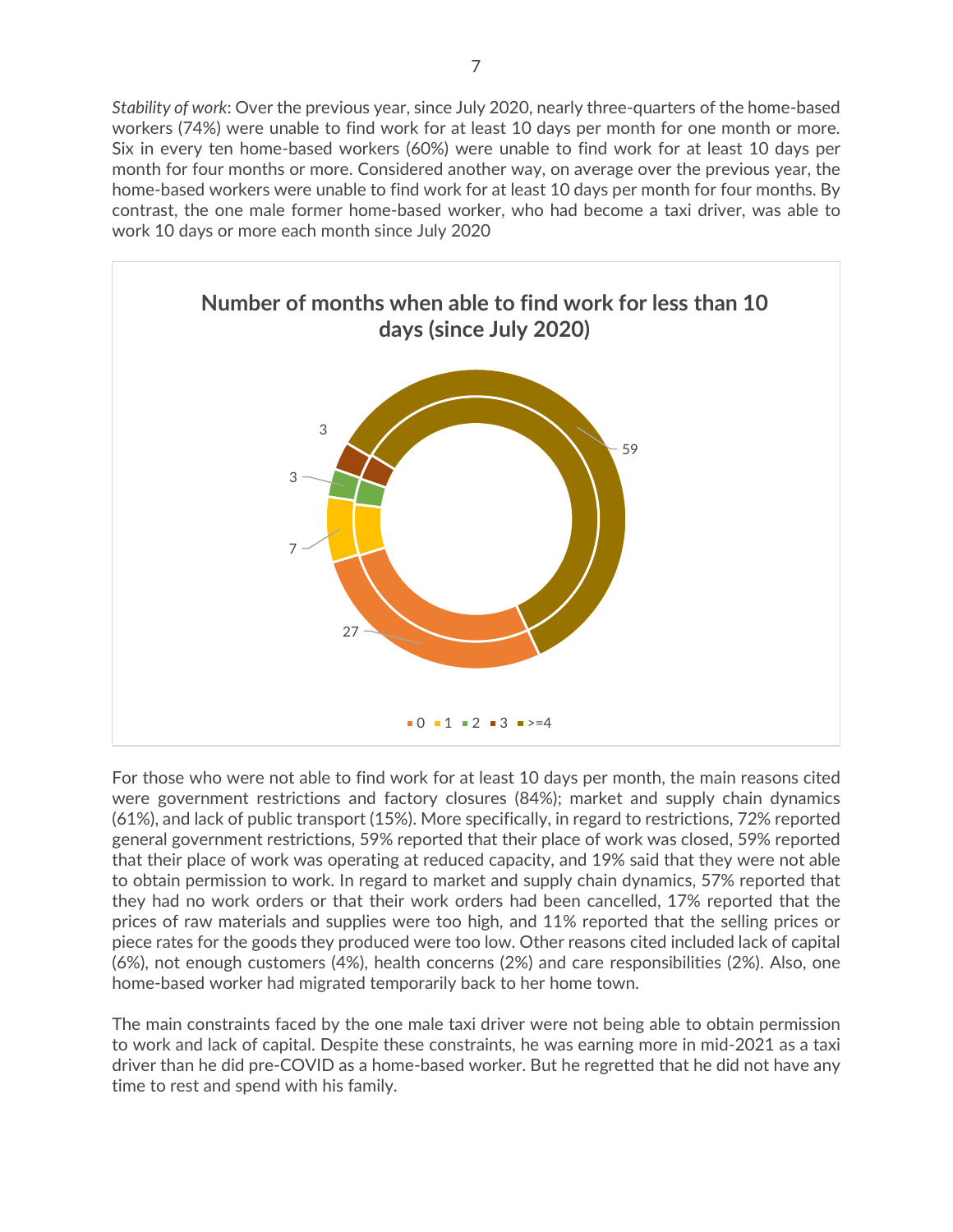

Note: Respondents could select more than one response

"During the lockdown time the companies were not functioning regularly, so I did not get work. It is difficult for me to run my family."

"No employment plus (food and other basic needs are) more expensive. It is difficult to meet our family needs, but somehow we have managed."

#### **Earnings[4](#page-7-0)**

In mid-2021, on average, the home-based workers were earning less than half per day (INR 21) of what they earned in mid-2020 (53INR) and even of what they earned in April 2020 (INR 47), and only 6% of what they earned in February 2020 (INR 368).[5](#page-7-1) In fact, in mid-2021, 88% of the homebased workers had zero income in the previous month. 82% of the home-based workers reported that their household income is less now than pre-COVID and 18% reported that it is roughly the same.

<span id="page-7-1"></span><sup>5</sup> The US Dollar to Indian Rupee exchange rates were as follows across the four reference periods of the study:

Mid-February 2020: USD 1 = INR 71.53 Mid-April 2020: USD 1 = INR 76.50 Mid-June 2020: USD 1 = INR 75.96 Mid-June 2021: USD 1 = INR 73.34

<span id="page-7-0"></span><sup>4</sup> All earnings data include respondents who have stopped working entirely and/or respondents who were not working in the previous month, whose days of work and earnings are set to 0. All earnings data are reported as gross earnings and do not account for costs of purchasing stocks or other inputs.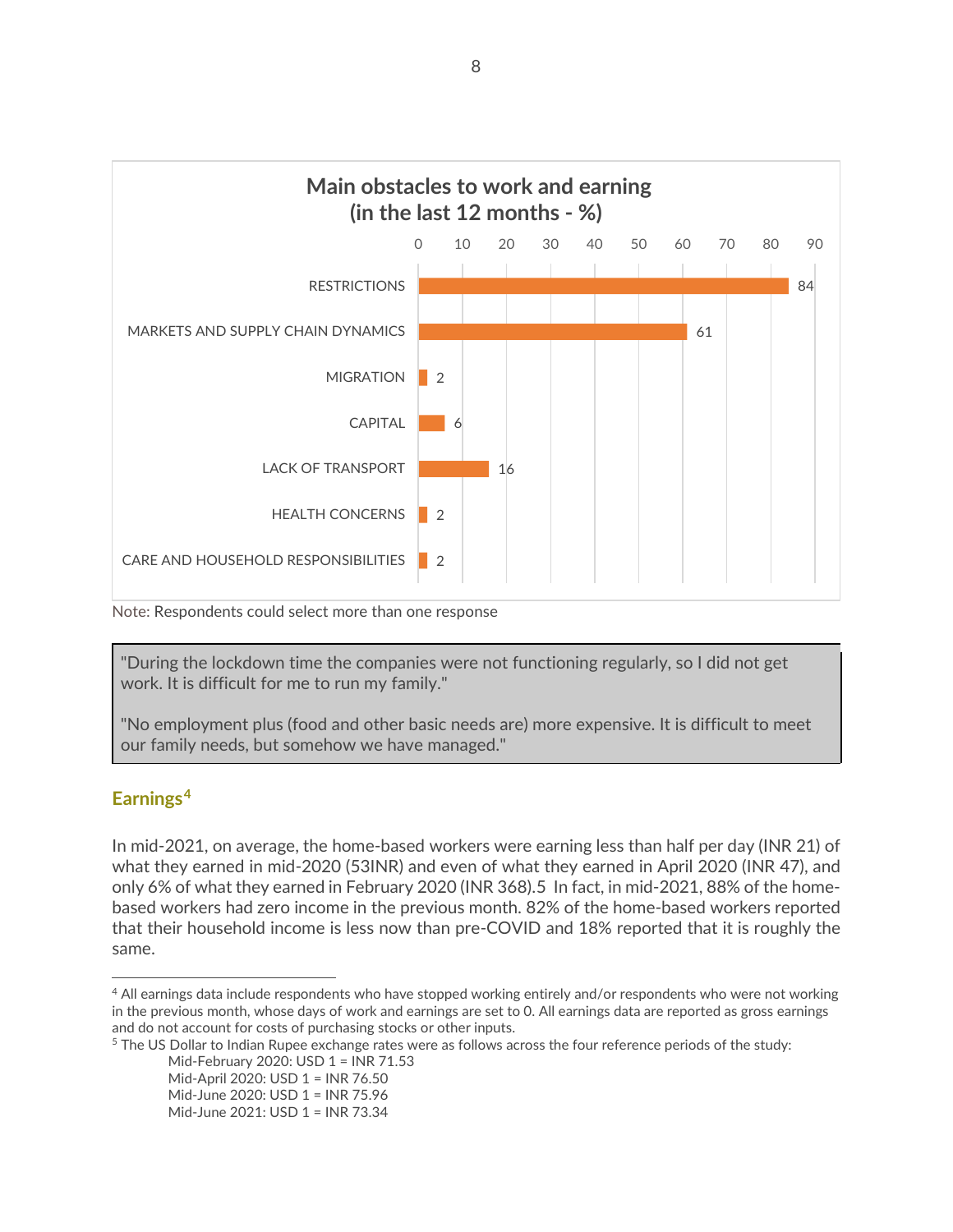Moreover, in mid-2021, the average daily costs of home-based workers (INR 52) were more than their average daily earnings. By contrast, in mid-2021, the daily earnings of the male taxi driver (1250 INR) were eight times his daily earnings in mid-2020 and more than three times his daily earnings in February 2020. This is in large part due to the fact that he was willing to drive patients to hospitals during the second wave of the pandemic. Also, by contrast, his daily costs (741 INR) were less than 60% of his daily earnings.

|                           | Mid-2021 earnings as<br>% of pre-pandemic $6$ earnings |
|---------------------------|--------------------------------------------------------|
| <b>Home-based Workers</b> | 6%                                                     |
| Taxi Driver               | 330%                                                   |

#### **Food Security**

India has one of the largest food security systems in the world. Through its Public Distribution System (PDS), the national and state governments provide staple food grains (wheat and rice) and other essential commodities (sugar, salt, kerosene) at subsidized prices through a vast chain of fair price shops. A national act stipulates the quantity and quality of food at affordable prices for different categories of households. The state governments categorize households by poverty level and other variables and issue different ration cards according to the categories. Under the 2013 National Food Security Act, there are two basic types of ration cards across all the states.: Antyodaya Anna Yojana (AAY) ration cards for poor/vulnerable households who are entitled to receive 35kg of food grains per person per month at the subsidized price of three rupees for rice, two rupees for wheat and one rupee for coarse grains; and Priority Household ration cards for other households prioritized by state governments: entitled to receive 5kg of food grains per person per month at the same subsidized prices.<sup>[7](#page-8-1)</sup>

The PDS is not without its challenges, including identification problems, corruption and leakages. But it offered a nationwide system through which both the national government and the state governments, such as Tamil Nadu state, could provide either free or heavily subsidized food aid during the pandemic recession: see Key Dates above and Government Relief below for more details.

However, the market prices of basic food items in Tamil Nadu, and elsewhere in India, spiked during the national lockdown in April and May 2020, and have generally continued to rise. The inflation rate in Tamil Nadu between June 2020 and June 2021 was 8.31% (Consumer Price Index, Ministry of Statistics and Programme Implementation). According to SAVE leaders, by mid-2021, compared to pre-COVID prices in Tiruppur, the price of cooking oil had increased by 15%, rice and lentils (dhal) by 25% and onions by 400%. Also, hospital costs and school fees had risen, and the price of construction materials had increased 100%. As a local union leader summarized the inflation: "during the lockdown the price of the daily needs have increased unreasonably." However, the price of electricity, set by state governments, has not gone up.

<span id="page-8-0"></span><sup>6</sup> February 2020

<span id="page-8-1"></span><sup>&</sup>lt;sup>7</sup> Earlier, there were three basic categories of ration card holders: below-poverty line households, above poverty-line households and elderly poor.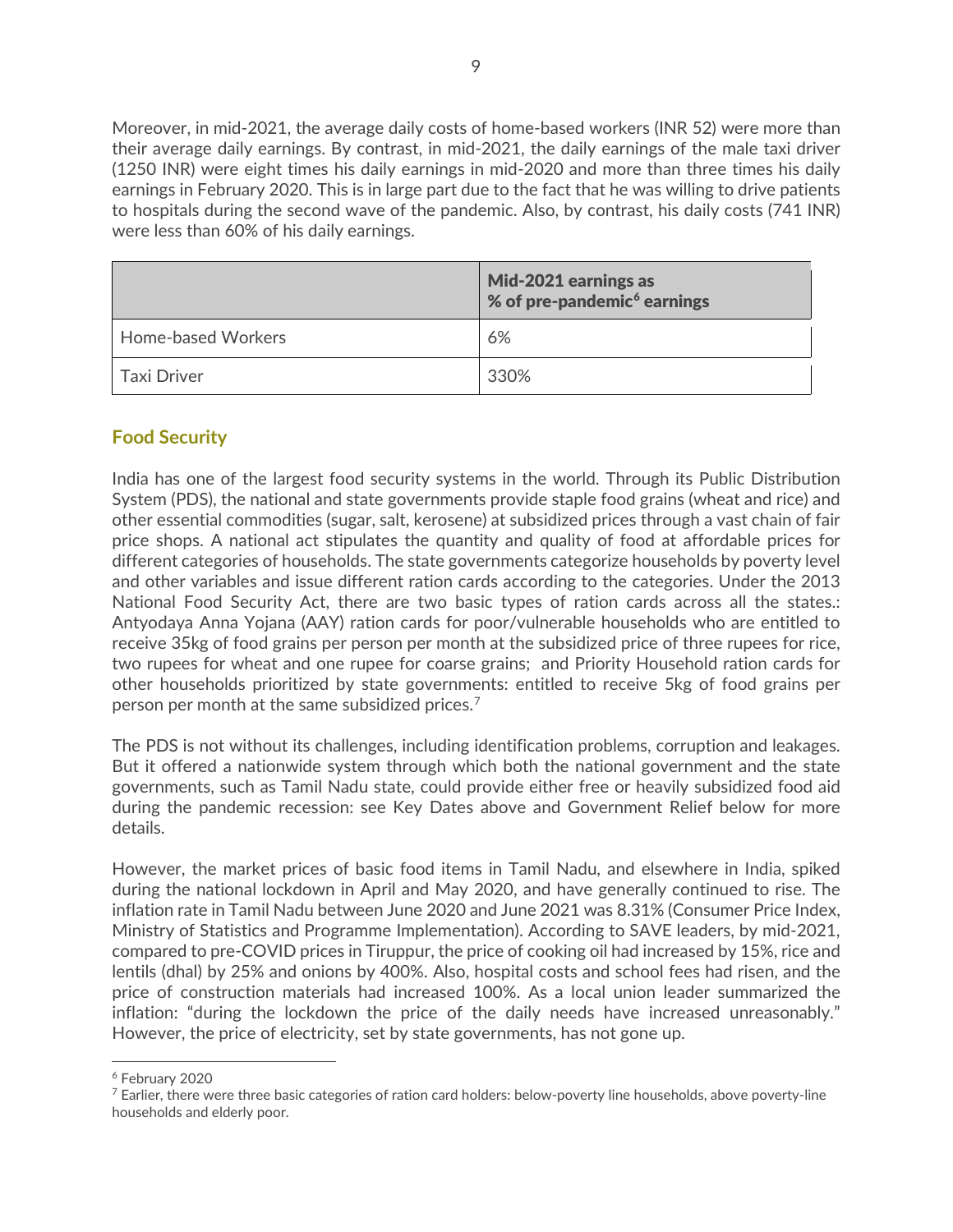Despite the acceleration of the PDS since the beginning of the COVID-19 crisis, some households experienced hunger given the severity of the pandemic, the two lockdowns (2020 national and 2021 state-level) and the hike in prices. In mid-2021, 24% of respondents reported hunger<sup>[8](#page-9-0)</sup> among adults in their household, compared to 30% in mid-2020. And, in mid-2021, 7% of respondents who have children under 16 in their households reported hunger among children, compared to 27% in mid-2020. Also in mid-2021, 42% of the respondents reported that they or other household members had skipped a meal in the last month or eaten a smaller variety of foods than they would have liked; and 3% of the respondents reported that their household had reduced food consumption to get by.



<span id="page-9-0"></span><sup>&</sup>lt;sup>8</sup> Respondents were asked whether in the last calendar month 2021, any adults or children in their households "go hungry because there wasn't enough food."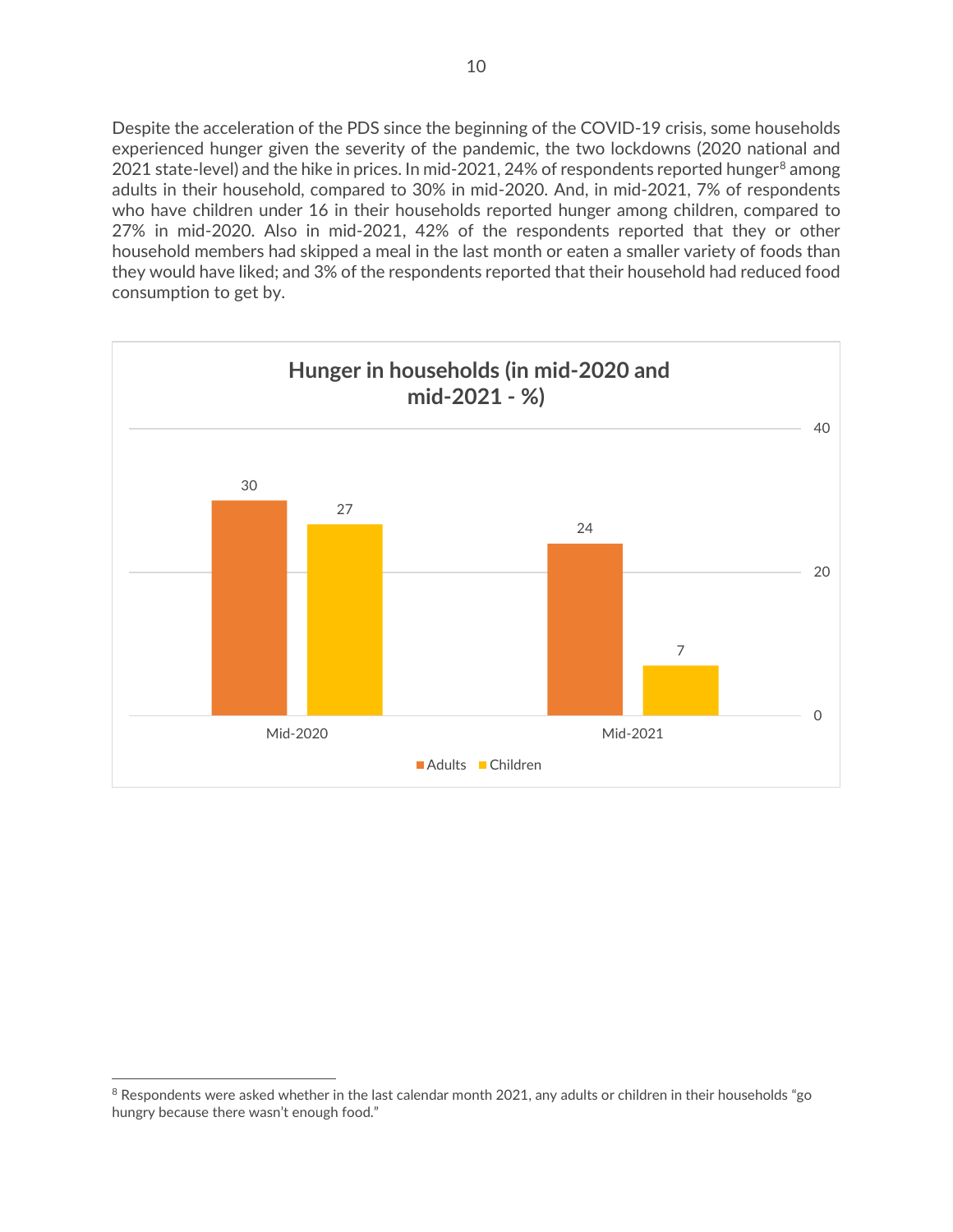

"The factories are closed, income has stopped, but the hunger, rent, bills cannot be stopped."

"I did not get work, so it is difficult for me to run my family. With the rations and the money given by the government – with that only – I run my family."

"Because of financial problems, I am unable to feed my family regularly."

### **Health and Safety**

From early 2020 to mid-2021, the Government of India struggled to produce and order enough vaccine doses for its 1.4 billion people. For some time, government clinics and hospitals did not have adequate vaccination supply and people were forced to pay for vaccinations at private clinics and hospitals. As of mid-2021, only 4.28% of the eligible population of India had been fully vaccinated.

As they reopened in late 2020 and early 2021, many of the Tiruppur factories mandated that their workers be vaccinated at private facilities, if vaccine doses were not available at public facilities, and deducted the cost of the vaccinations from the workers' pay. By the time of the study in mid-2021, nearly 90% of the respondents (88%) reported that they had been vaccinated or were scheduled to be vaccinated. For those who had not yet been vaccinated or scheduled their vaccine, the main reason was that vaccines were not available or in limited supply (96%). Others reported that they did not receive any information on how to get vaccinated (13%) or that they could not – or would not – get the vaccine due to health problems (13%).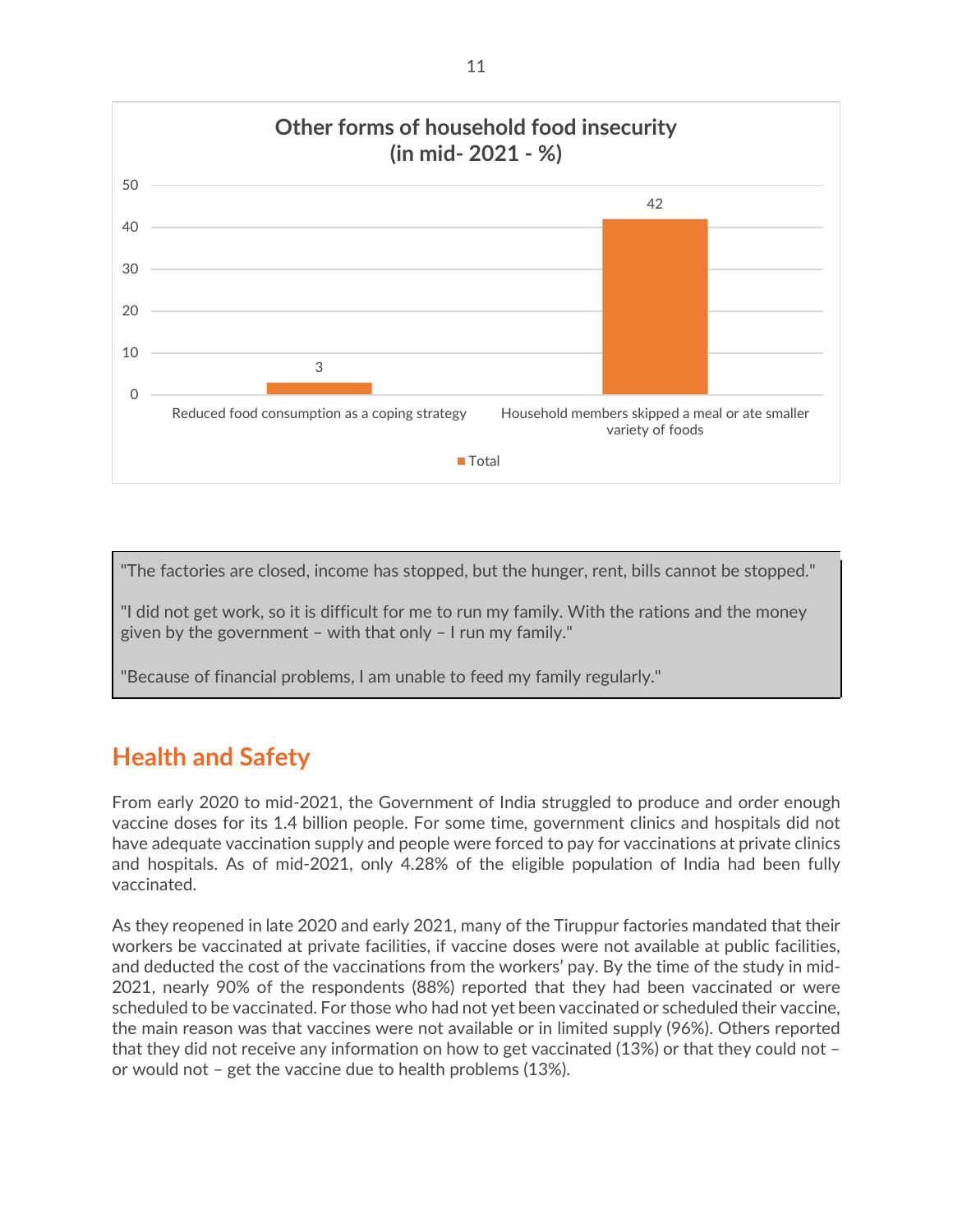

Note: Respondents could select more than one reason

# **Household Stress**

#### Care and Other Household Responsibilities

In mid-2021, compared to February 2020, 34% of respondents reported an increase in childcare, 29% in elder care, 16% in cleaning and 9% in cooking.



Note: Sample includes only those respondents who reported children and/or older people living in their households.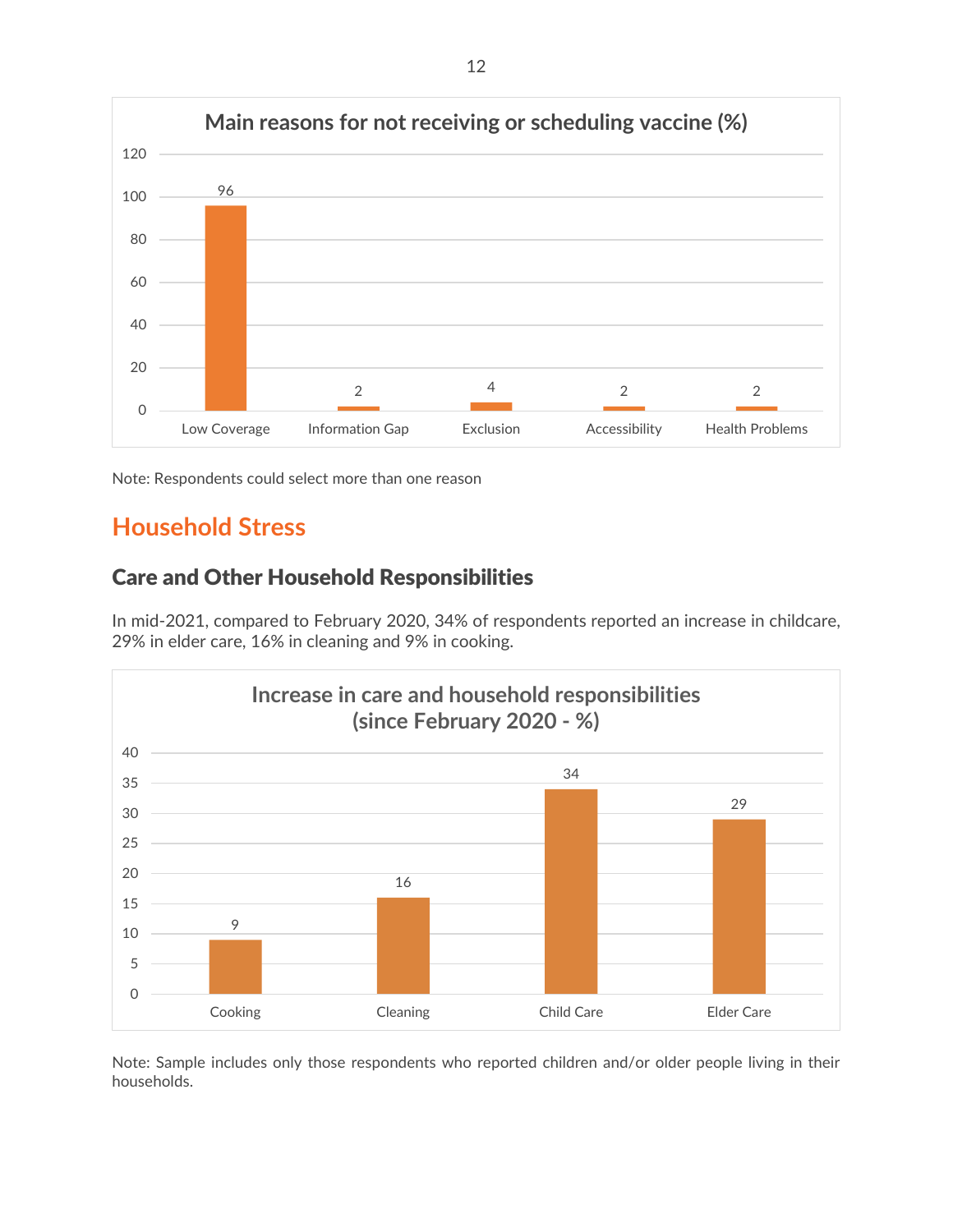## **Household Concerns and Tensions**

The cumulative stress of the pandemic recession over 18 months was palpable in the responses to open-ended questions at the end of the survey. When asked what was "the most significant impact of the COVID-19 crisis", the most common responses in quick succession were lack of work, loss of earnings and inability to pay for essential needs of the family, including: food, housing (rent and utility bills) and schooling (school fees plus cost of phone/data usage for online schooling).

"During the lockdown time the companies are not functioning regularly, so I did not get work. It is difficult for me to run my family."

"My husband is dead, I am the only adult in my family so I have to earn something."

*Stress of Unemployment -* "Because of unemployment there is increased stress."

"Unemployment leads to more stress and fear."

"It is very stressful to manage my family without work and money."

*Fear of the Virus -*

"Even starving didn't make us fearful, but the fear of the infection made us worry a lot."

"I have elderly people and children in my home so I was very frightened as the rate of infection was too high in our city. I thank God for protecting our family."

"As more and more people died, it caused more fear."

### **Relief Measures**

The previous state government of Tamil Nadu offered cash and food relief in January 2021 on the occasion of a popular Hindu festival; the newly-elected state government offered cash grants and free food aid to ration card-holding households in May 2021. Also, the national government offered free food aid in May and June 2021 to households below the poverty line.

However, there was less overall relief, from both government and non-government sources, during the state lockdown in 2021 compared to the national lockdown in 2020. As a local union leader from the Centre of Indian Trade Unions (CITU) summarized the situation in 2021: "The poverty and struggle for basic needs increased a lot compared to the previous (national) lockdown. Last time our workers received support from many organizations and their friends and relatives but not this time as everyone was affected by the crises. No one was there to help out others as they can't even handle their own problems. The NGO's, trade unions and other organizations worked hard to help the needy people during this period. A lot of food aid was distributed."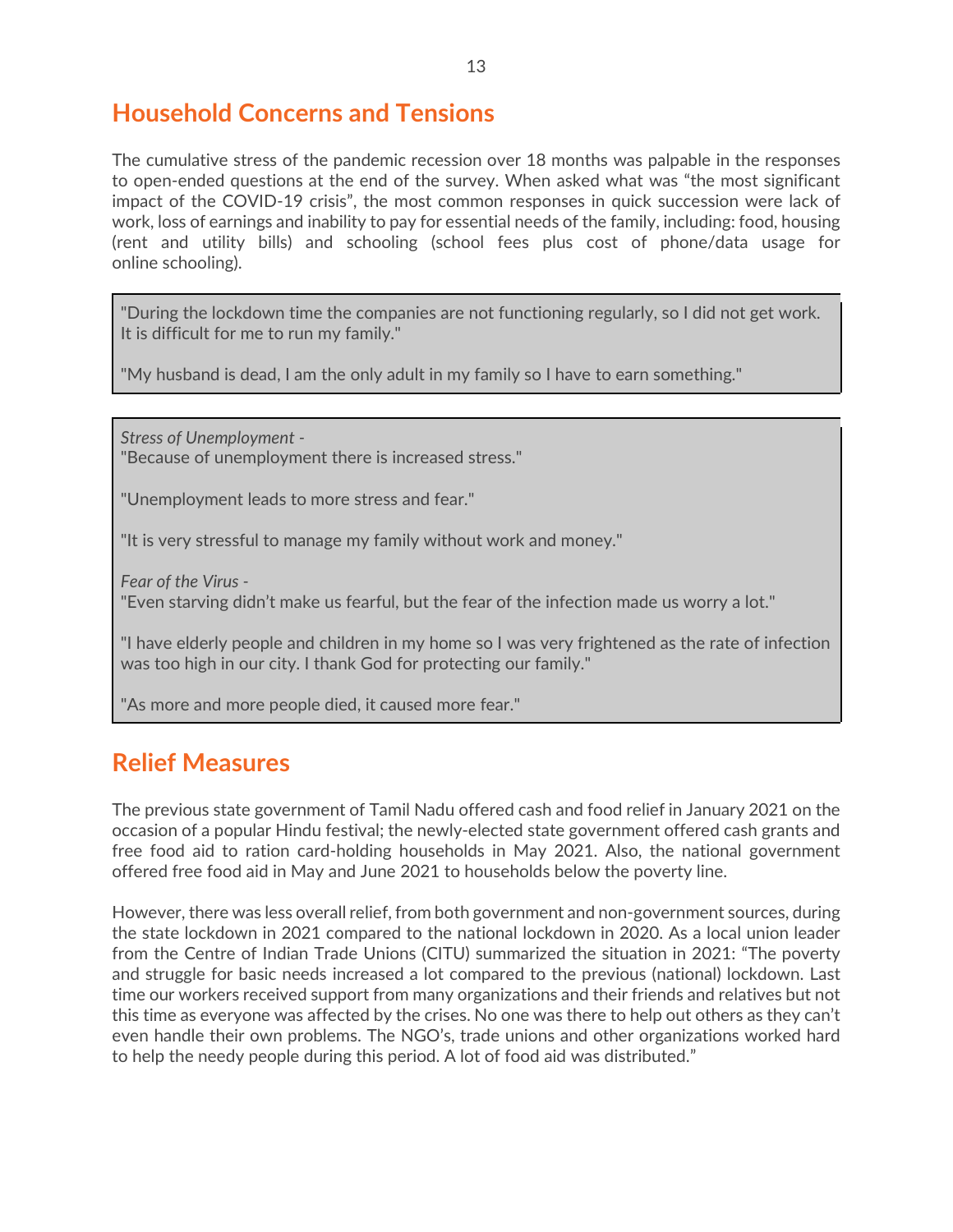#### **By Government**

In the 12 months between mid-2020 and mid-2021, 75% of the home-based workers reported that they received some government cash relief, while in the three early months of the pandemic, between April and June 2020, 92% of the home-based workers received cash relief. Roughly the same was true for government food aid: 88% had received food aid between mid-2020 and mid-2021 while 95% received food aid in the three early months of the pandemic recession in 2020.



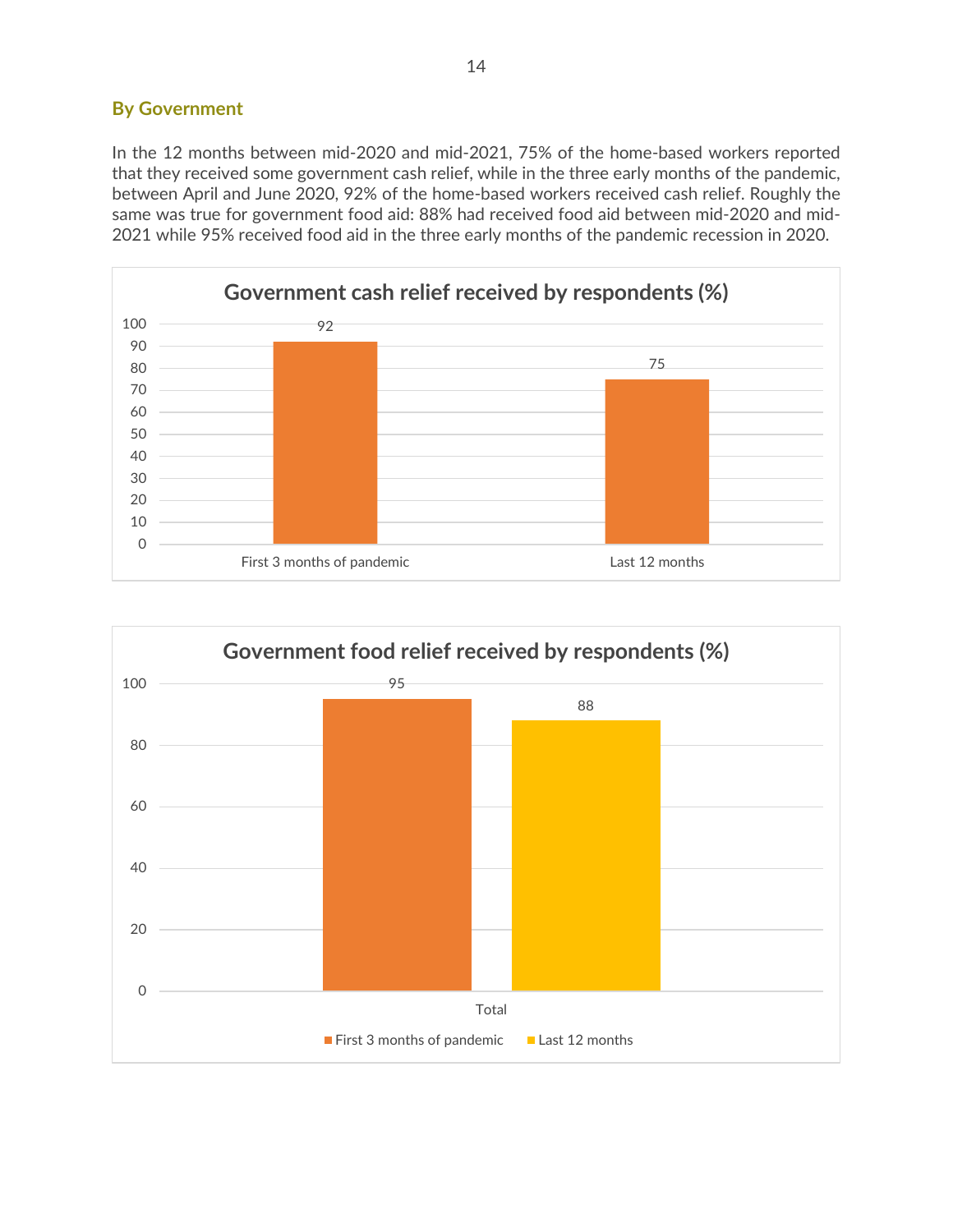Most of those who did not receive cash relief did not apply while a few did not have the necessary documents. Over half of those who did not receive food aid did not have a ration card or other documentation, while 14% applied but did not receive food aid and 29% did not apply.

Some respondents reported a temporary moratorium on paying rent (16%), utilities (2%), tuition (13%) or mortgage (5%). Nearly one in five workers (19%) had loans cancelled, forgiven or deferred. But one respondent told the investigator that "she was mad at the educational institutions for demanding tuition fees even in the crisis situation."

Clearly, for those who received aid, the cash and food were helpful, but not adequate. The recipients of government relief summed up the situation as follows:

"It helped pay a lot of pending bills, if anything; it helped for a while."

"The cash grant helped us feed ourselves for two weeks."

"The 2000 rupees we received from government helped us buy groceries."

"The 4000 rupees cash grant and the food kit saved us from starving and hunger."

Even more clearly, for those who did not receive cash or food aid, the situation was dire. Those who were not able to access cash or food aid, or other forms of assistance, summed up their situation as follows:

"No work, no income so we have reduced household expenses. Government cash and food relief were not available as we do not have a ration card."

#### **By SAVE**

Since the beginning of the COVID-19 crisis in 2020, SAVE and Anuhatham, the trade union of home-based workers, have advocated with the state government to provide relief for the homebased workers and to help the garment factories to reopen. SAVE and Anuhatham also raised awareness among the home-based workers about the benefits of joining the State Welfare Board and helped over 4,300 home-based workers register with the Board. As Mary Viyakula of SAVE explained: "Without the consistent advocacy with the state government by HBW organizations through their field leaders, progressive improvement in (government) outreach wouldn't have been possible."

In 2021, SAVE did not distribute cooked food packets, as they had in 2020, as other nongovernmental and charitable organizations distributed cooked food. However, in 2021, SAVE distributed dry food rations – rice, millet and lentils – to over 1,800 persons, including 80% of the study respondents. As one respondent put it: "With the dry ration support from SAVE organization, I managed my family's food expenses". SAVE also provided INR 30,000 grants to 18 families who lost both parents due to COVID-19 and distributed dry rations four times to 55 orphaned children; they also provided dry rations to home-based workers who were widowed due to COVID-19 and to other single parents. SAVE also provided cash, loans and/or equipment to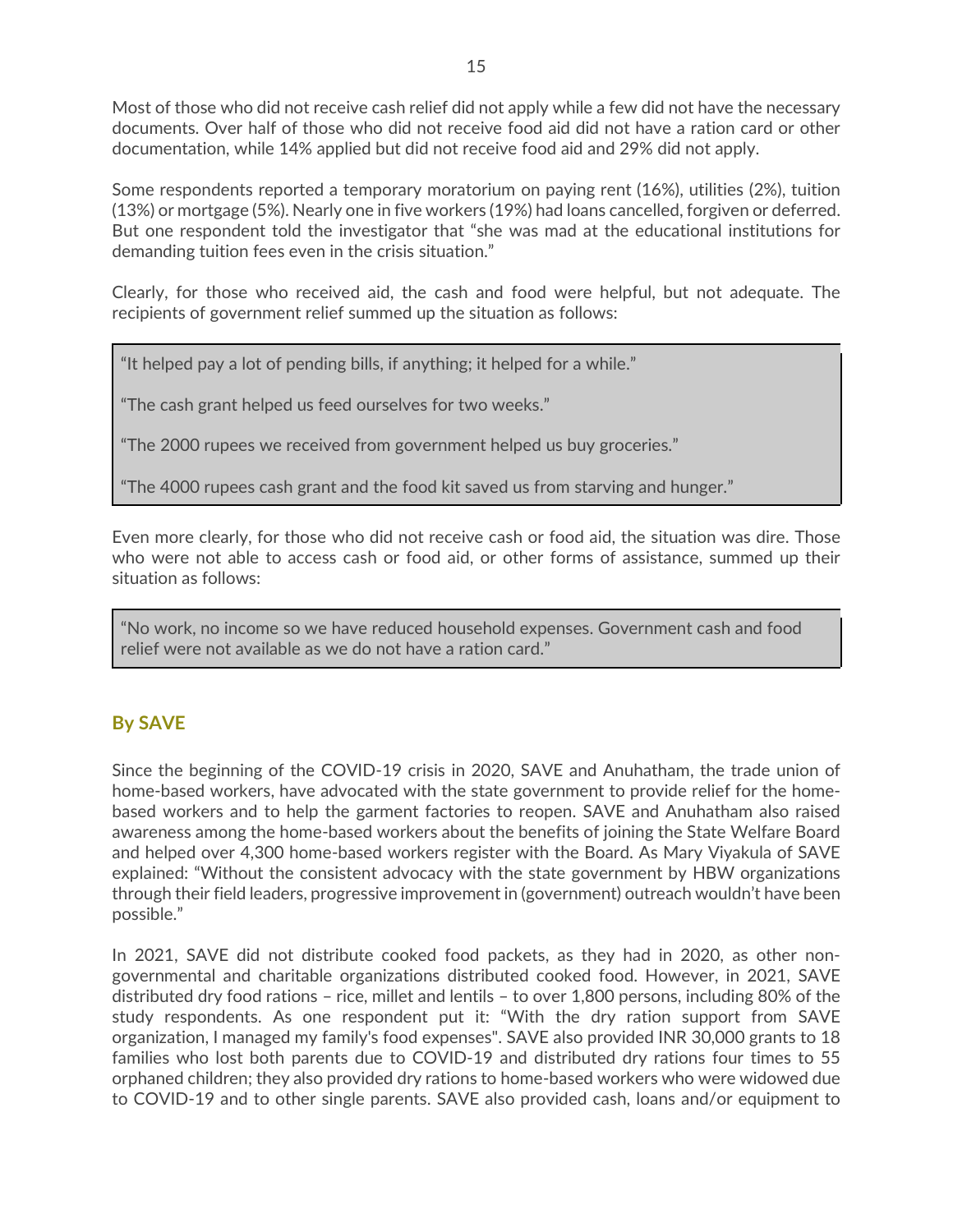help 33 home-based workers restart their businesses. In addition, SAVE provided other types of support: from public health education to helping with testing and vaccinations to emotional support to resolving disputes between the home-based workers and their suppliers, middlemen, and employers.

### **Coping Strategies**

Since mid-2020, only 20% of the respondent households had to resort to asset-depleting strategies to cope with the crisis. Around 15% of the respondent households borrowed money: 10% from friends or neighbours, 3% from family and 3% from banks or formal financial institutions. Nearly one in ten respondent households (9%) pawned or sold assets for cash, and 5% reduced consumption of food or non-food items. However, many households coped by reducing consumption of food and other basic needs, and some households coped in other ways. One respondent transferred her daughters into a free government school, from a private school, and moved her family to a lower-rent house. As one home-based worker leader summarized the situation: "If there is no further lockdown we can manage. But we cannot imagine another lockdown – we will die off."



Note: Respondents could select more than one response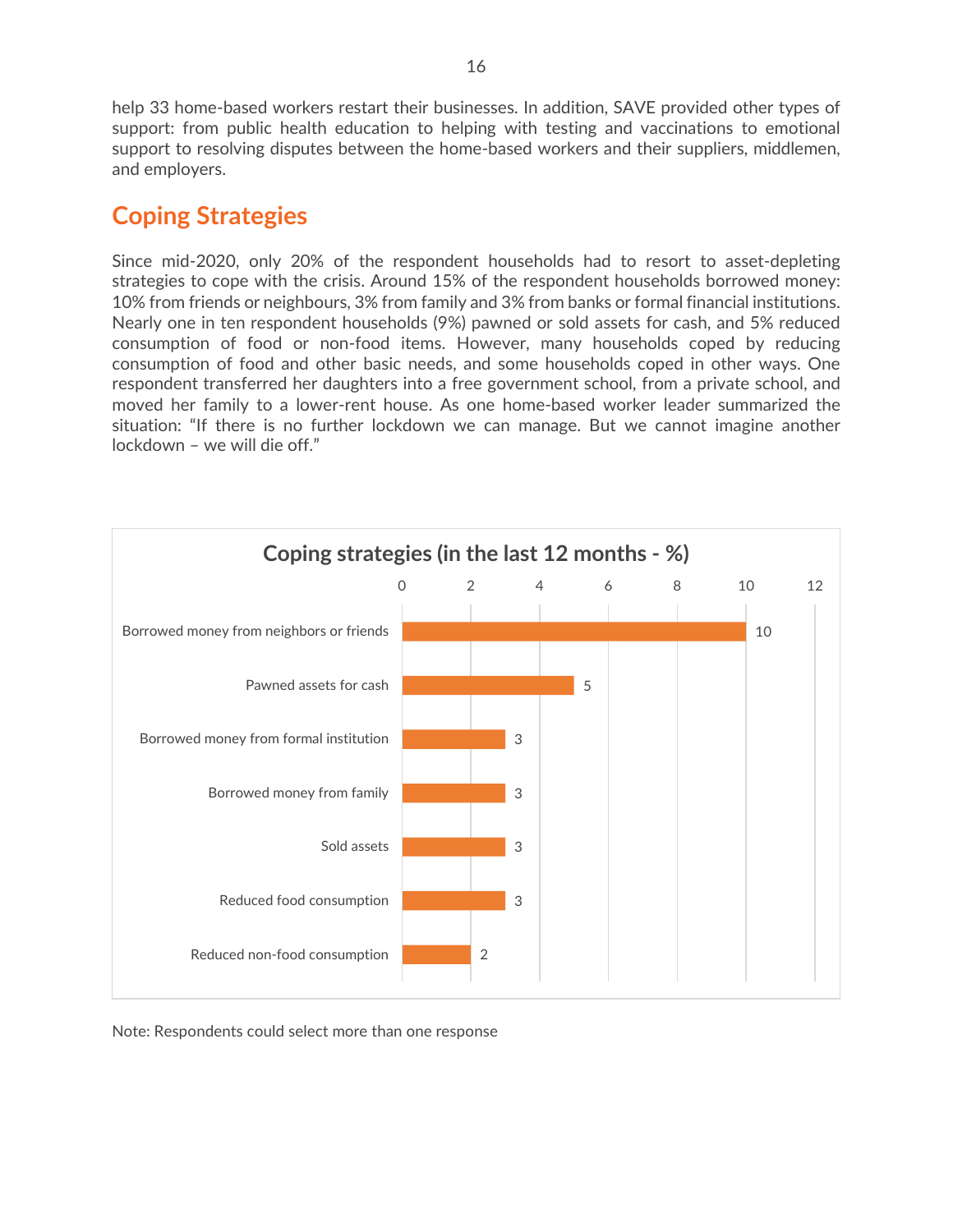One in ten respondents needed capital to restart their businesses. 40% of them borrowed from family or friends to secure this, 40% drew down savings and 20% pawned or sold assets. Only one respondent received a loan from government.

Of those respondent households who drew down their savings since the start of the pandemic, 69% had not been able to rebuild their savings by mid-2021, 25% had rebuilt less than half of their savings and only one household had built up half of their savings.

Among the respondent households which took out loans over the last 12 months, the average amount of outstanding debt was 983 Indian rupees. As one investigator commented about a respondent: "She is feeling down as this is the second lockdown. During the first (national) lockdown all her savings were spent. Now, during the second (state) lockdown she had to take a loan."

| <b>Sector</b>             | <b>Outstanding loan amount</b> |
|---------------------------|--------------------------------|
| <b>Home-based Workers</b> | INR 983 on average             |
| <b>Taxi Driver</b>        | <b>INR 10,000</b>              |

"Due to the lack of employment I was not able to repay our home loan."

"I didn't get regular work so I couldn't repay the debts which I got before the lockdown."

"Due to the lockdown i was unable to work, and so I had to borrow money from our neighbors to pay my daughter's college fees. I worry about the repayment."

"My financial problems increased due to my unemployment. I had borrowed a lot from informal moneylenders before the lockdown and I could not repay what I owe."

"Due to unemployment I couldn't repay my debts."

"Because of financial issues I admitted my children in a (free) government school."

"Because of unemployment I spent all my savings on my family's daily expenses."

"Since the first lockdown I have not had work continuously. It's a great loss for me – all my savings are gone now."

"There was no work due to the curfew. Thus, I began selling flowers. No other income than that, we have managed."

"In other areas work was available but transport was not available – so unable to go for outside work."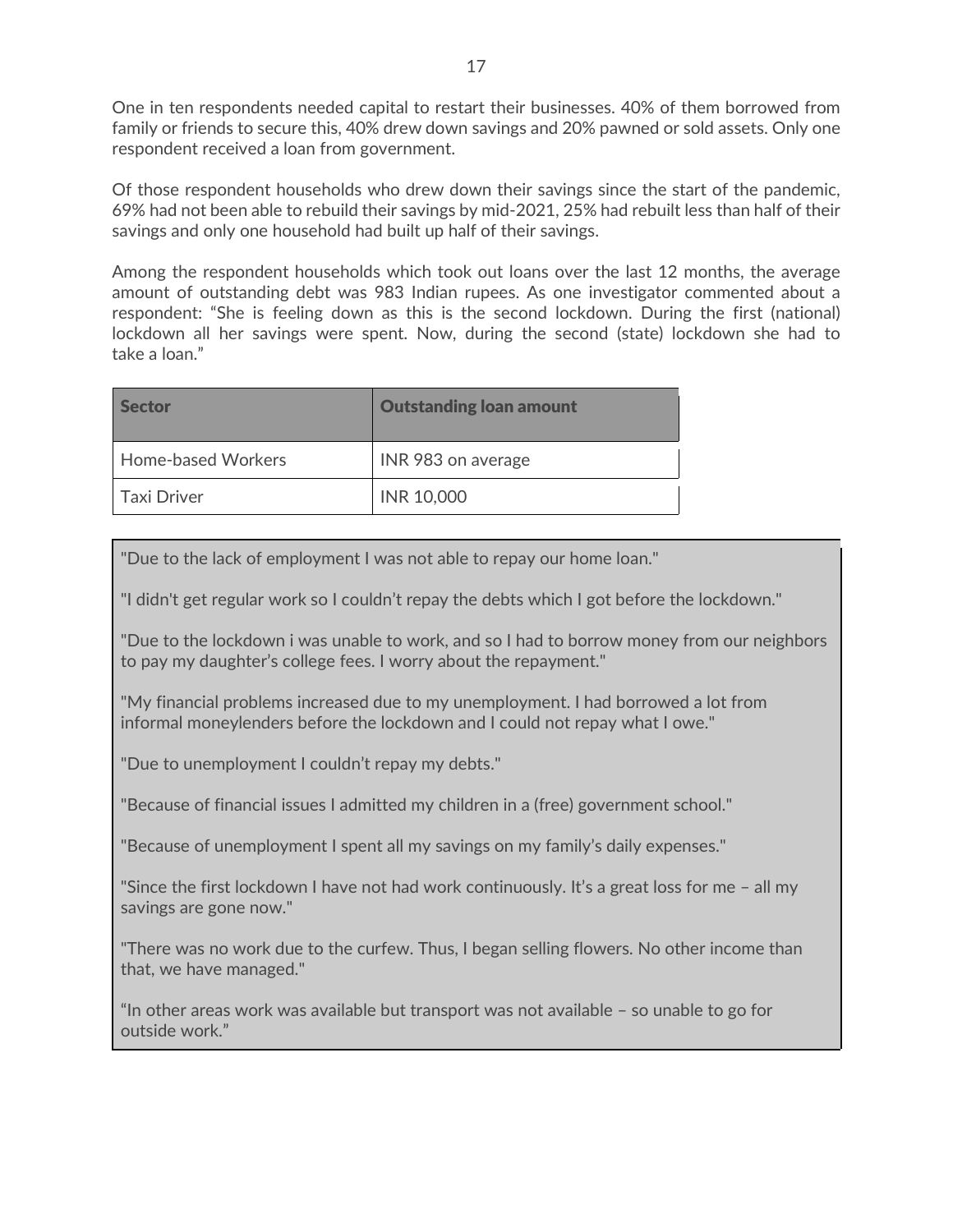#### Case Study: Home-Based Worker Leader

"Before COVID-19 we were able to meet our daily expenses through my income and we used my husband's income for savings and other expenses. But now as I don't have any income we totally rely on my husband and son's earnings but that is not sufficient. When I was working as a homebased worker, I was paid every Saturday – about 1,000 to 2,000 rupees – which I would use for the next week's expenses. But as my income is stopped now, I have to borrow money from the neighbors or the local moneylender to meet our day-to-day expenses and I have to repay them when my husband gets paid. I have taken loans again and again from moneylenders.

As home-based workers we mostly work for small and medium companies. Due to the impact of COVID-19 and the lockdown, the sales in the domestic market and international market dropped, so the orders were cancelled or postponed so most of the production units are closed. This led to low production of garments - so we don't receive work orders like we received before COVID and our income has reduced by 60 to 70%...

We had bitter experience in the last lockdown (i.e. state lockdown in April-June 2021) as we faced huge financial crisis. We determined not to take any loan from friends, relatives, or any moneylenders as we haven't settled the loans which we took during the last lockdown. So we managed with what we had and we even cooked the (low quality) rice given by the government ration shops which we have never done before."

## **Recovery and Beyond: Informal Worker Needs and Demands**

When asked in open-ended questions what their sector needed to recover, the respondents voiced the following needs or demands in the following rank order. The first two are closely inter-related as home-based workers need to be recognized as workers in order to be enrolled in national and state social welfare schemes.

### **Recognition as Workers**

Recognition as workers has a specific meaning for home-based workers, especially women, whose work at home remains invisible, unrecognized and unvalued. And it has an additional meaning for home-based workers in Tiruppur, and elsewhere in Tamil Nadu, who would be entitled to social welfare benefits if they were recognized as workers and enrolled as informal workers under the State Welfare Board. Further, being recognized and registered with the State Welfare Board would have a special meaning for home-based workers, and other informal workers, during the pandemic recession as it would help them access relief measures.

"We should be recognized as workers and we should receive the same benefits as formal workers receive."

"It would be helpful if the government would recognize home-based workers, like us, as workers and offer benefits, such as relief, during this lockdown."

"The government does not recognize us as workers and does not provide any benefits. Our wages or piece rates are low. It would be nice if the government took care of informal workers like us."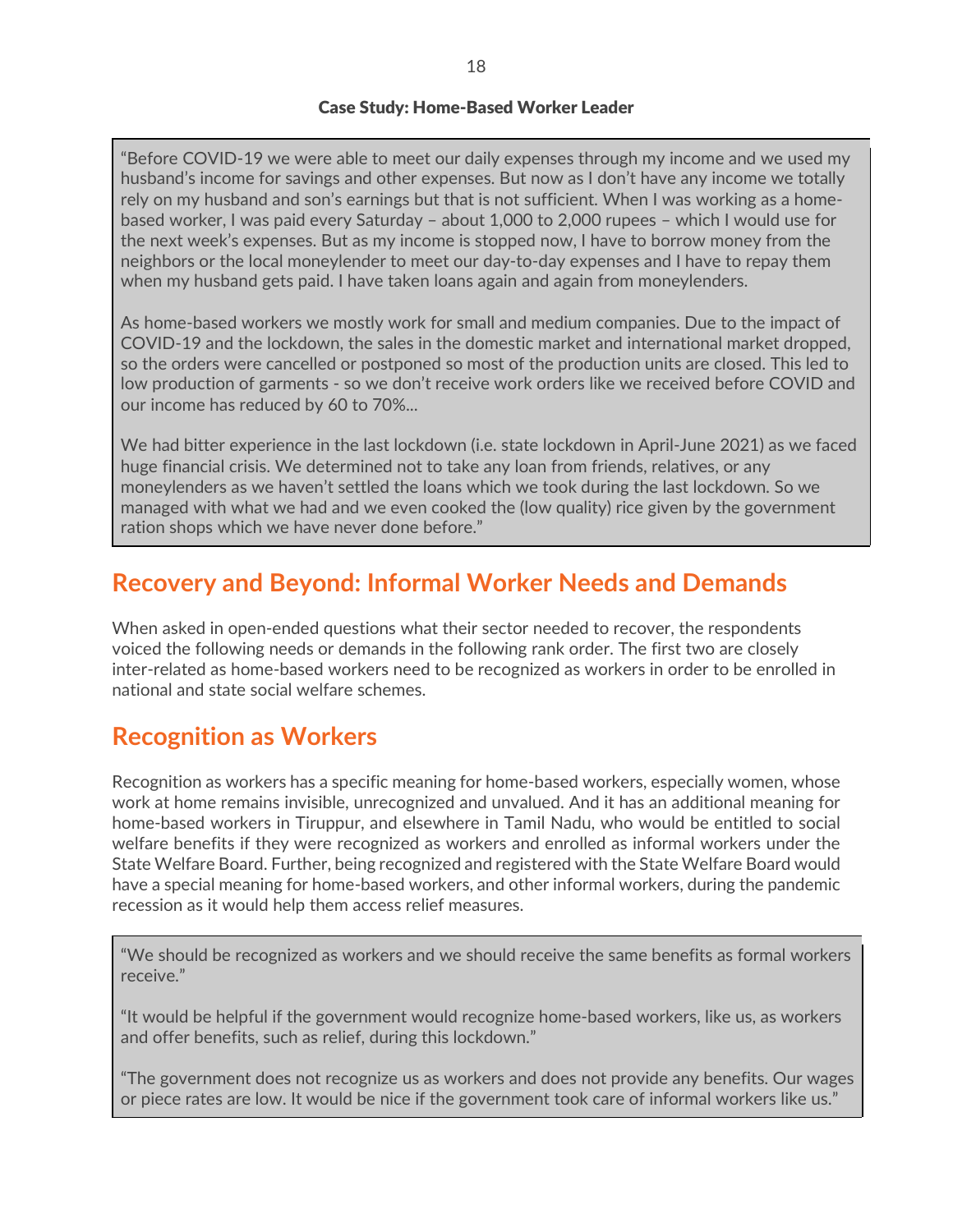## **Social Protection**

India has a patchwork of social protection and anti-poverty schemes which cover only a small percentage of the population, more so in rural than urban areas. What India needs, and what the Tiruppur home-based workers are effectively demanding, is a comprehensive integrated social protection system, comprised of both social assistance/safety nets and social insurance, including income support and social services for the large urban informal workforce especially during crises.

"We need regular work and we need to be considered as workers who are provided welfare benefits during times of unemployment."

"We need welfare benefits from the government like formal workers get."

"We need social security benefits because this would help us to get cash advances or some compensation during this unemployment."

"The government should take initiative to provide relief and welfare measures to informal workers."

"The government should enroll us in social security schemes and provide us social security benefits."

"We need support from the welfare board for monthly pensions."

"We do not have any benefits as home-based workers. If we have Social Security under the Employees' Security Insurance (ESI) and Employee's Provident Fund (EPF), we would be able to get cash advances which would help during the loss of work."

Some respondents also called for relaxation of the standing operating procedure (SOP) for preventing the virus in shops and other workplaces, and help with accessing welfare schemes.

### **Relief and Recovery Measures**

The respondents expressed the need for continuing cash and food aid for the duration of the pandemic recession; waivers or subsidies for key expenditures (i.e. rent, utilities, school fees, licenses or permits); subsidized loans or (preferably) grants for business expenses; and other livelihood support (e.g. skills training; employment opportunities). One respondent who supplements earnings from home-based work with street vending wanted to be able to purchase stock and supplies on credit. Some respondents expressed the need for PPE, vaccinations and medicines to cope with the pandemic.

"If we get a loan with subsidy, we will restart our livelihoods slowly."

"If I get a loan, I will buy a new advanced and updated (sewing) machine to improve my work."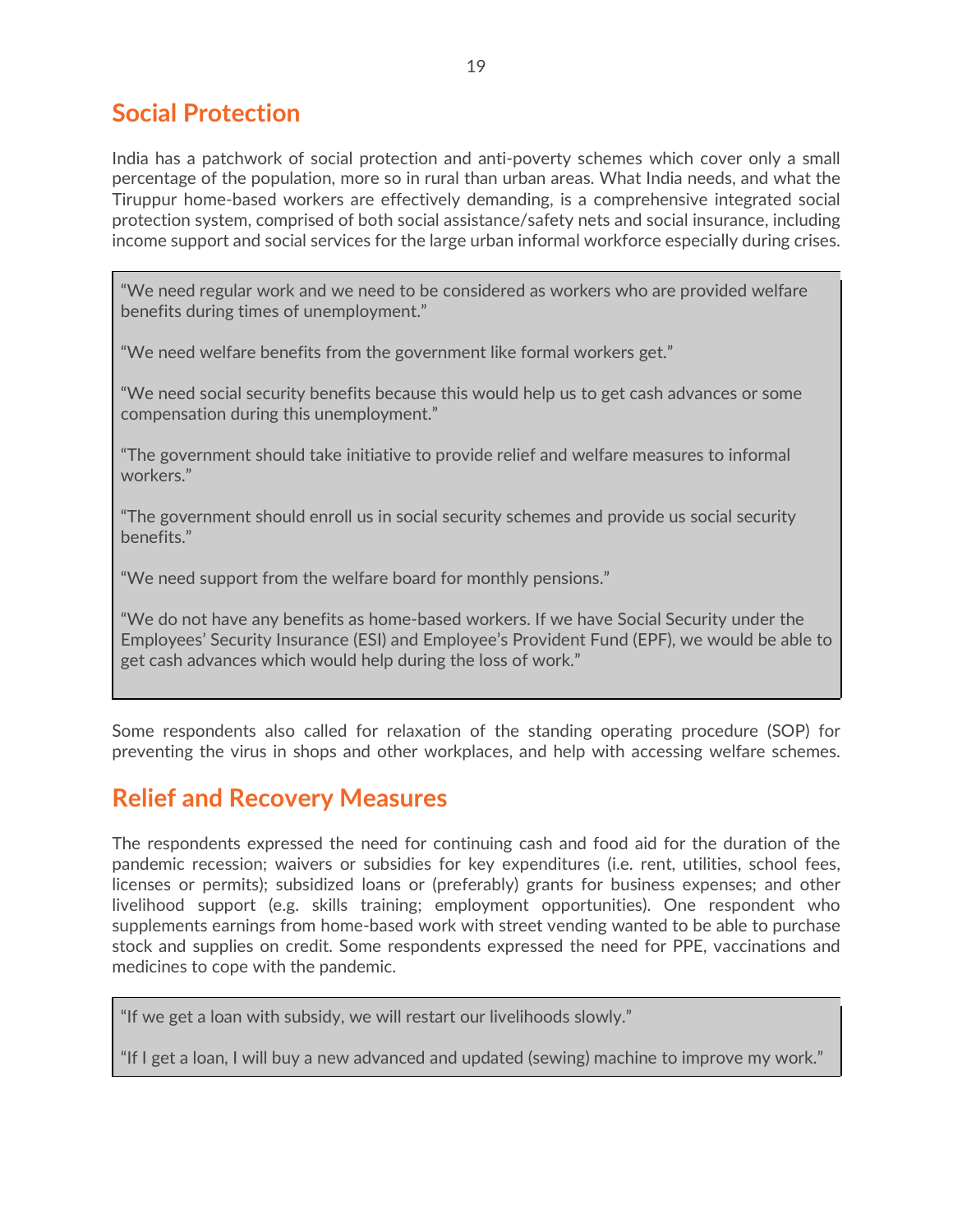# **An Enabling Policy Environment**

The core policy demands were for a guaranteed minimum wage – or piece rate – and regulation of the hiring practices of the factories and their contractors. Another common policy demand was for government to create more employment opportunities. One or two respondents called for improved housing as their homes double as workplaces. Also, some respondents called for assistance with accessing public services or work permits and with filing grievances or legal cases against employers. Additionally, some migrant workers called for assistance in dealing with employment and residence issues linked to their immigration status.

"Government should take initiative to fix the minimum wage for informal workers and also control the malpractices of contractors."

"Government should increase the piece rate and also fix the minimum wage. This will help to improve income."

"Home-based workers are not recognized as workers, are not provided any benefits and receive very low wages. It would be nice if the government took care of informal workers like us."

The most common refrain from the respondents was: "We need continuous or regular work". Some respondents voiced this demand quite forcefully: "We don't want loans, we need continuous work." Others demanded welfare benefits to fall back on when unemployed in addition to continuous employment: "Only continuous employment will lead our lives to a better situation. If the government provides any social security measures it would be most helpful during this pandemic time." "We need regular work; and we need to be considered as workers who are provided welfare benefits during times of unemployment."

When asked what the home-based workers need for recovery, a local union leader from the Centre of Indian Trade Unions (CITU) answered succinctly: "Employment! Employment!" When asked about the prospects for economic recovery for the home-based workers, the local union leader answered: "It will take another year to get work orders for home-based workers, some of them are already going (to work) in the factories." Another local union leader from the Indian Trade Union Confederation (ITUC) agreed: "For the next one year, their earning is highly questionable. The government has to take care of them by providing some cash and food support."

Given that the situation of home-based workers in Tiruppur is as bad, if not worse, in mid-2021 as it was in mid-2020, their platform of demands remains as it was in 2020:

- Continuing food aid until the COVID crisis is over.
- Recovery cash grants until home-based workers are able to resume work.
- Livelihood support programmes, including increased work orders and higher piece-rates for home-based workers.
- Alternative employment schemes, especially for migrant workers.
- Social protection: health insurance, health care, pensions.
- Recognition and registration of home-based workers under state Manual Workers Welfare Board schedule of "unorganized" workers.
- Fair wages/piece-rates for home-based workers through tripartite negotiation mechanisms.